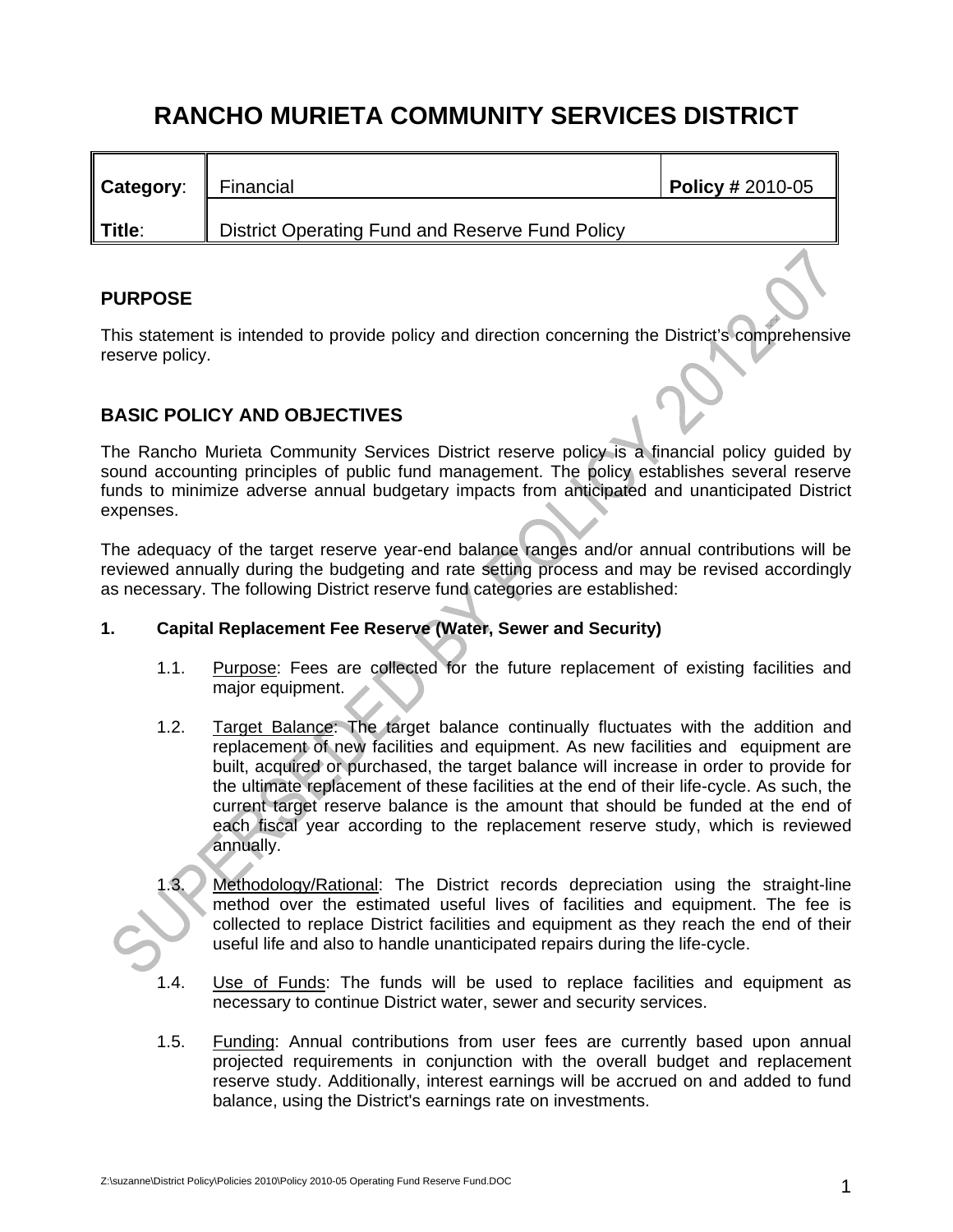## **2. Capital Improvement Fee Reserve**

- 2.1. Purpose: To provide funds for the orderly and timely expansion of the District facilities to meet future demand and to maintain and/or improve the District's existing level of service.
- 2.2. Target Balance: AB1600 does not designate a target reserve balance. A Government Code 66000 Compliance Report identifies the proposed capital projects necessary to maintain and/or improve services and the amount needed to fund those capital projects. In accordance with Government Code 66000, the balance shall not exceed the amount specified by that law.
- 2.3. Methodology/Rational: Virtually all development that occurs within the District requires the use of District facilities, plant and equipment for public services. This fee is established to insure the adequacy and reliability of such facilities, plant and equipment as development of undeveloped land occurs.
- 2.4. Use of Funds: The funds generated by the fee will be used to acquire and/or construct various capital facilities, plant and equipment for the provision of water, wastewater, drainage, security and administrative services.
- 2.5 Funding: Annual contributions from developer fees will depend upon new construction within the District. Additionally, interest earnings will be accrued on and added to fund balance, using the District's earnings rate on investments.

## **3. Water Augmentation Fee Reserve**

- 3.1. Purpose: To provide funds for the orderly and timely augmentation of the District's water supply system to meet future demands of the undeveloped lands within the District's existing boundaries during an equivalent 1976-77 drought event.
- 3.2. Target Balance: This reserve fund is based on a project comprised of a combination of on-site and off-site well systems and a raw water irrigation system which is identified in a Government Code 66000 Compliance Report. In 1997 the estimated costs of this project was \$11,713,000 and is escalated each year by the U.S. Consumer Price Index (CPI).
- 3.3. Methodology/Rational: Virtually all development that occurs within the District requires a potable water supply, as well as a non-potable supply for fire suppression. The current water supply facilities of the District are adequate to serve existing development, but additional water supply facilities are required to serve future development within the District. Specifically, this fee applies on an equitable basis only to those future developments that require water service, and the funds generated from this fee will be used to develop water supply facilities that will be capable of meeting the water supply needs of said future development. This fee is established to insure the adequacy and reliability of the District's water supply as development of undeveloped lands occurs.
- 3.4. Use of Funds: The funds generated by the fee will be used to develop a Water Supply Augmentation Project which is currently anticipated to consist of a system of water wells, construction of transmission facilities, construction of irrigation facilities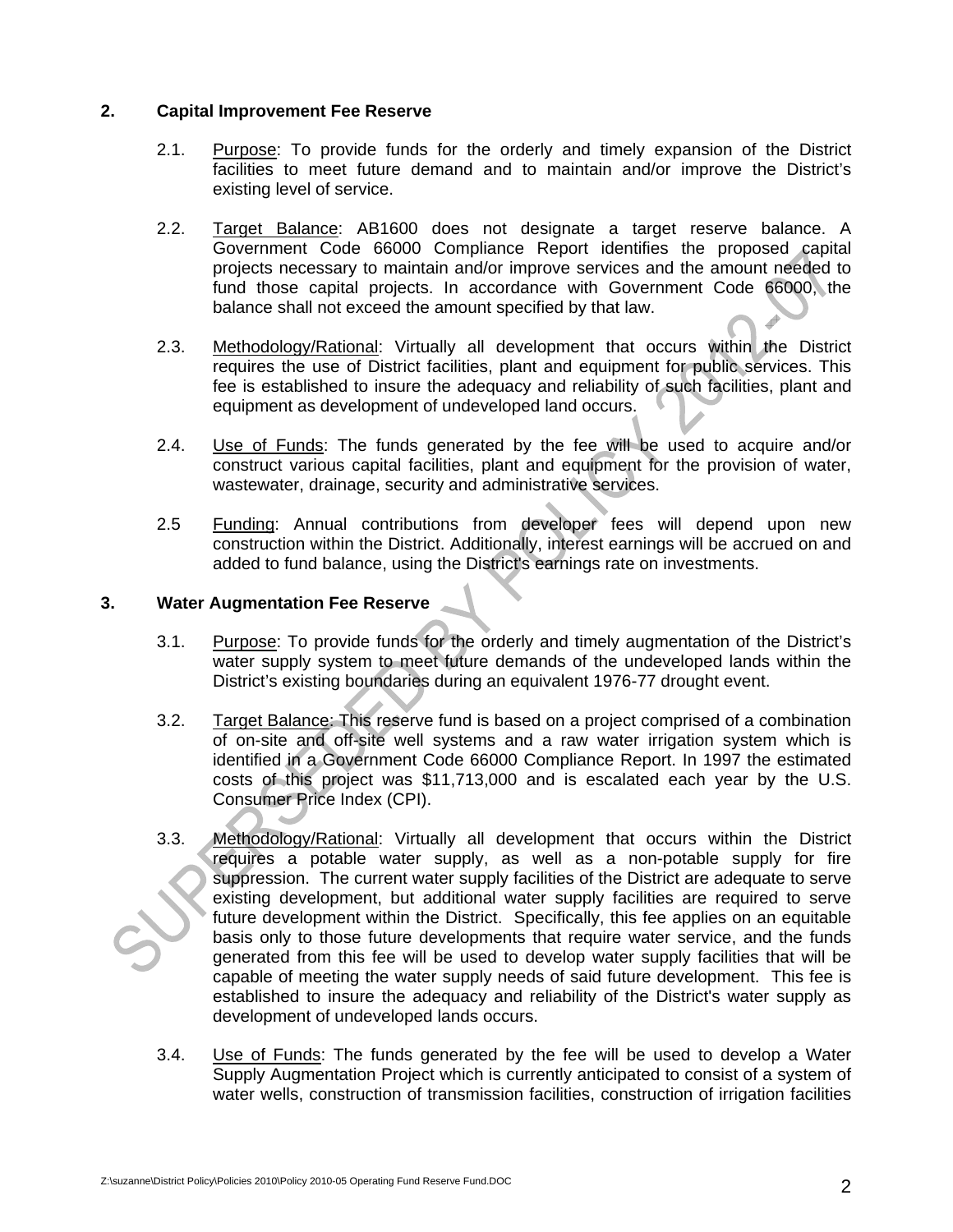and the performance of various studies and other miscellaneous management and administrative functions.

3.5. Funding: Annual contributions from developer fees will depend upon new construction within the District. Additionally, interest earnings will be accrued on and added to fund balance, using the District's earnings rate on investments.

## **4. Capital Improvement Connection Fee Reserve (Water and Sewer)**

- 4.1. Purpose: Fees previously collected as a primary source of funds for the development of additional water and wastewater capacity and is set at a level which will defray the costs of providing additional: treatment and/or reclamation facilities, major trunk and transmission pipelines and facilities for pumping when such facilities are needed.
- 4.2. Target Balance: The target balance will no longer increase since fees are not collected. Hence, there is no target balance.
- 4.3. Methodology/Rational: In the past, connection fees generated from new development were segregated in this reserve. Contributions are no longer made to this reserve.
- 4.4. Use of Funds: The funds will be used to acquire and enhance system water and wastewater capacity and delivery.
- 4.5. Funding: This fee is no longer collected. However, interest earnings will be accrued on and added to fund balance, using the District's earnings rate on investments.

#### **5. Rate Stabilization Fund Reserve (Water, Sewer and Security)**

- 5.1. Purpose: To offset revenue shortages due to economic hardships and/or unforeseen major expenses.
- 5.2. Target Balance: The minimum and maximum balances will be periodically reviewed by the Board and are to be maintained based upon the level of next year's revenue. The minimum level is no less than the percentage increase of the expenditures in each fund. The maximum limit will be no greater than 50 percent of next year's fund revenue.
- 5.3. Methodology/Rational: An economic hardship or unforeseen event could cause a loss of revenue for the District. If such an event occurs, the District could use these funds to stabilize revenues while adjusting rates as necessary to compensate for the fluctuation.
- 5.4. Use of Funds: These funds will be used to supplement differences in revenue projections resulting from economic hardships and unforeseen events.
- 5.5. Funding: Additional contributions will not be required unless future events cause the reserve to fall below the target balance. Additionally, interest earnings will be accrued on and added to fund balance, using the District's earnings rate on investments.